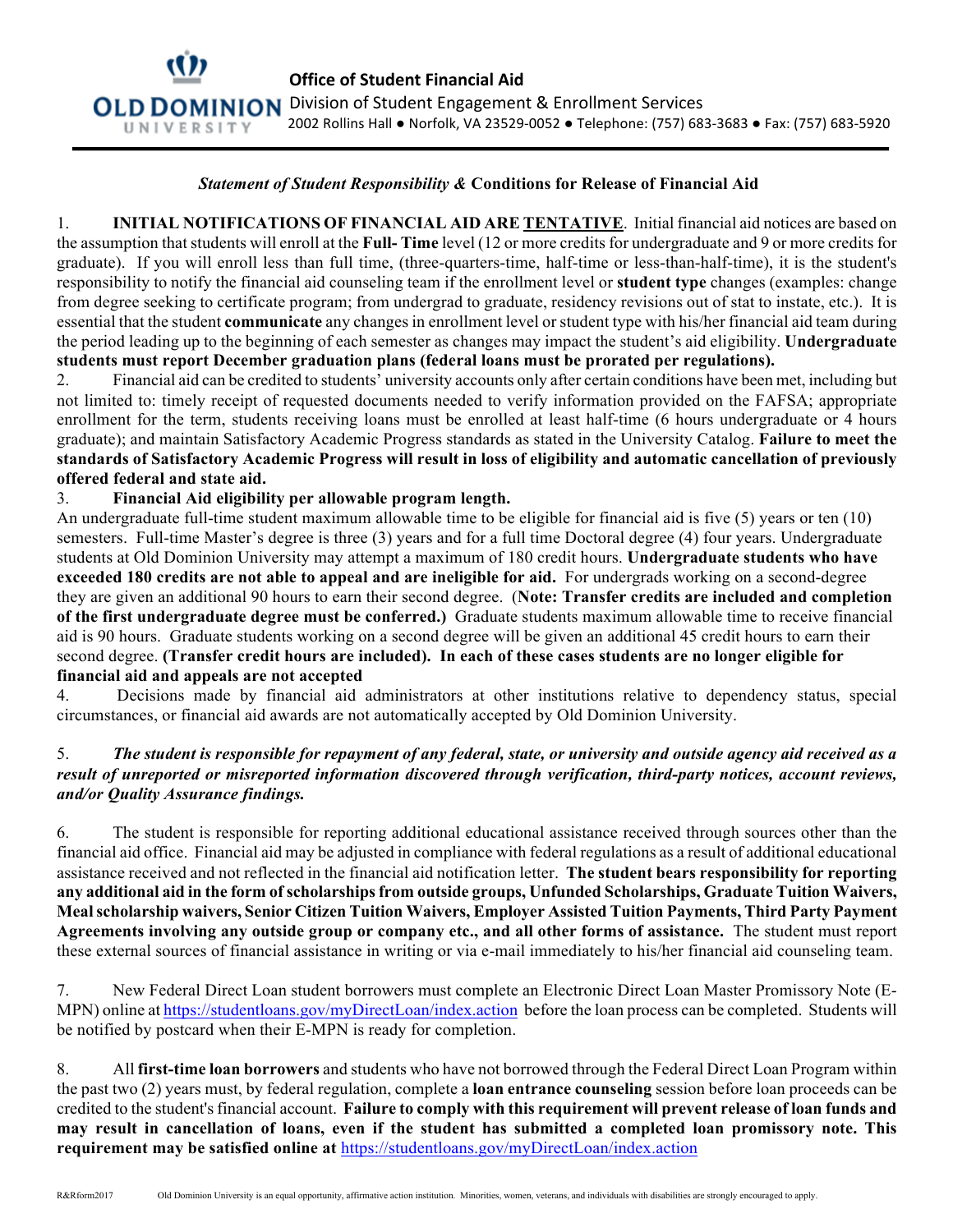

**9. ATTENTION – UNDERGRADUATE TRANSFER STUDENTS**: Student loan eligibility is determined by student classification (freshman, sophomore, junior, senior). It is possible that not all academic transcripts from other institutions will have been evaluated at the time of initial aid eligibility determination; therefore, the classification entered by the student on the FAFSA is used to determine loan eligibility. **Once all transcripts have been evaluated, eligibility for Federal Direct Student Loans may require downward adjustment if the official classification is lower than the classification entered on the FAFSA.**

10. Eligibility for financial assistance is based upon FAFSA (Free Application for Federal Student Aid) information provided by the student and his/her family. The FAFSA must be filed each year. FAFSA's received by the federal processor before **January 1,** preceding the fall semester receive **priority** consideration. Aid for students whose FAFSA's are received by the federal processor after April 1 may not be ready by the fall semester tuition deadline. Students should make alternate financial arrangements for tuition payment, books, and other education-related expenses.

**11. Financial aid eligibility changes when enrollment level, student type changes or students meet the allowable time eligibility.** Students who drop courses are responsible for notifying the financial aid counselor **immediately**. Aid will be reduced accordingly. If a student drops classes, **financial aid received must be repaid back to the university.** This also applies to "balance-of-aid" payments made to students before dropping.

12. Students who withdraw from **ALL** courses are subject to regulations regarding the **RETURN OF TITLE IV FUNDS**. If the date of complete withdrawal from all courses precedes the date on which more than 60% of the academic semester has been completed, a prorated portion of all Title IV student financial assistance will be due back to the federal programs. State student financial assistance may also be due back. The University policy regarding tuition refunds following withdrawal is stated in the catalog and is independent of the Return of Title IV funds regulations. \*\*\*\*\*\*\***Students who withdraw from the university before more than 60% of the semester has elapsed should anticipate repaying a significant portion of Title IV and state financial assistance. \*\*\*\*\*\*\***

13. A notice of tentative financial aid eligibility assumes a level of federal and state appropriations that are frequently undetermined at the time of preparation. If legislative bodies fail to provide the anticipated funding level, it may be necessary to reduce or cancel certain types of aid, particularly grants. Students will be notified immediately if such changes become necessary. Students are strongly encouraged to check their ODU email accounts often.

14. **The Office of Student Financial Aid reserves the right to review, modify or cancel financial aid at any time on the basis of information affecting student eligibility, including but not limited to changes in financial resources, residence, academic status, student type, enrollment level, changes in the availability of funds or Satisfactory Academic Progress requirements**.

15. **The student is responsible for catalog information**. Students are held individually responsible for the information contained in the University Catalog and on the financial aid webpage. Failure to read and comply with University regulations will not exempt students from whatever penalties they may incur.

- 16. **Students may receive financial aid from only one institution during any given period of enrollment (semester).**
- 17. **Students are limited to 12 semesters (or 600%) of Federal Pell Grant eligibility during their lifetime. This affects all students regardless of when or where they receive their first Pell Grant.**
- 18. **There is a limit on the maximum period of time that you can receive Direct Subsidized Loans. In general, you may not receive Direct Subsidized Loans for more than 150% of the published length of your program.**